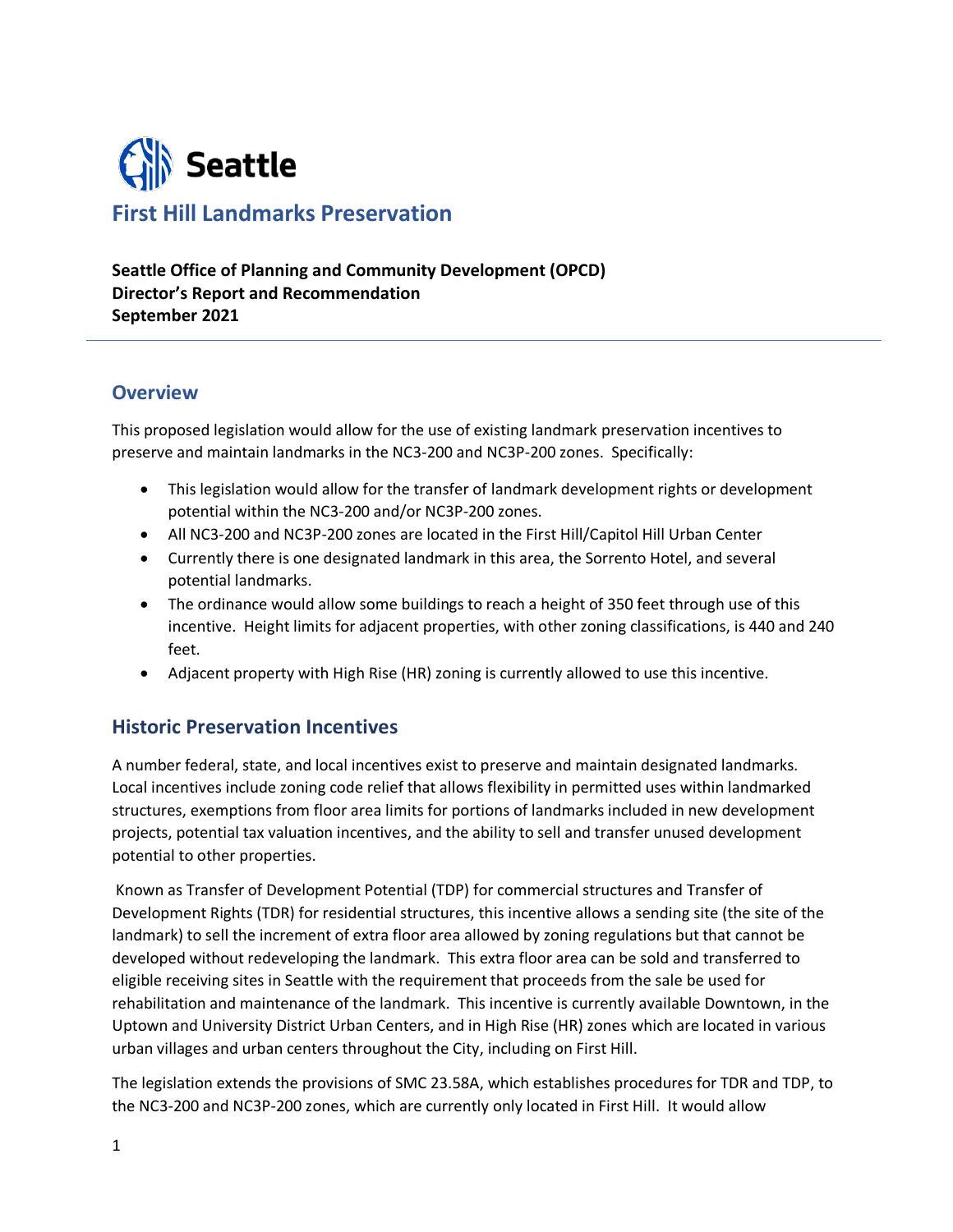Director's Report OPCD First Hill Landmarks Preservation Ordinance V1a

landmarked properties in those zones to send/sell their TDR and TDP and allows receiving sites in those zones to exceed otherwise applicable Height and FAR limits to accommodate transferred floor area. Through TDR or TDP receiving sites may achieve a height of up to 350 feet.

### **Geography and Current Zoning**

All property in the NC3 200 and NC3P 200 zones is located on approximately 9 blocks in the Capitol Hill/First Hill Urban Center. This zoning runs along Madison Street between Interstate 5 and Broadway Avenue East to a depth of between one-half and 2 blocks north and south of Madison Street. Property adjacent to this strip of NC3P-200 and NC3-200 zoning is zoned either High Rise (HR) or in a Major Institution Overlay (MIO) with height limits of 440 and 240 respectively. As noted above, TDR and TDP are already currently allowed in the High-Rise residential (HR) zone, meaning that many of the properties directly adjacent to the affected areas (see Figure 1, below) could already utilize landmark TDR/TDP to build up to 350 ft. Other landmarked structures in First Hill with HR zoning that have benefited from selling their development potential include Town Hall and The Frye art museum.



*Figure 1: Area subject to proposed legislation*

## **The Sorrento Hotel**

Presently, the Sorrento Hotel is the only designated City of Seattle landmark in this zone that could benefit from the transfer of development potential, however there are several other structures that could be eligible for landmark status, if nominated then designated by the City's Landmark Preservation Board. The Sorrento Hotel, at the intersection of E. Madison Street and E. Terry Avenue, was built in 1909 and has operated continuously as a hotel since its opening. On the same block as the hotel,